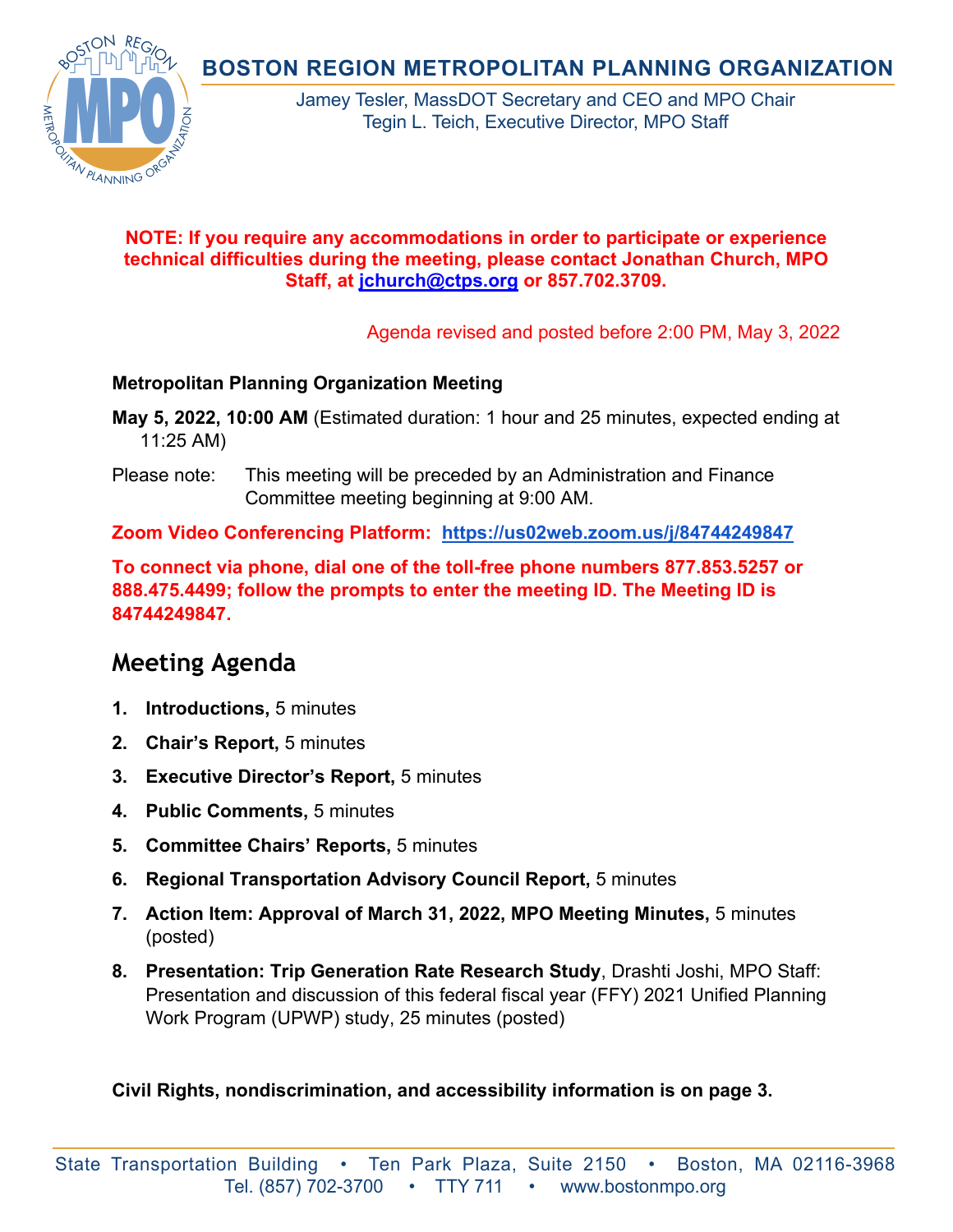- **9. Presentation: MBTA Bus Priority and Reliability Toolkit,** Eric Burkman, MBTA Director of Transit Priority and Theresa Carr, Nelson\Nygaard staff: Presentation and discussion of the MBTA's new Bus Priority and Reliability Toolkit work currently underway, 20 minutes (to be posted)
- **10. Members' Items:** Reports and notices by MPO members, including regional concerns and local community issues, 5 minutes